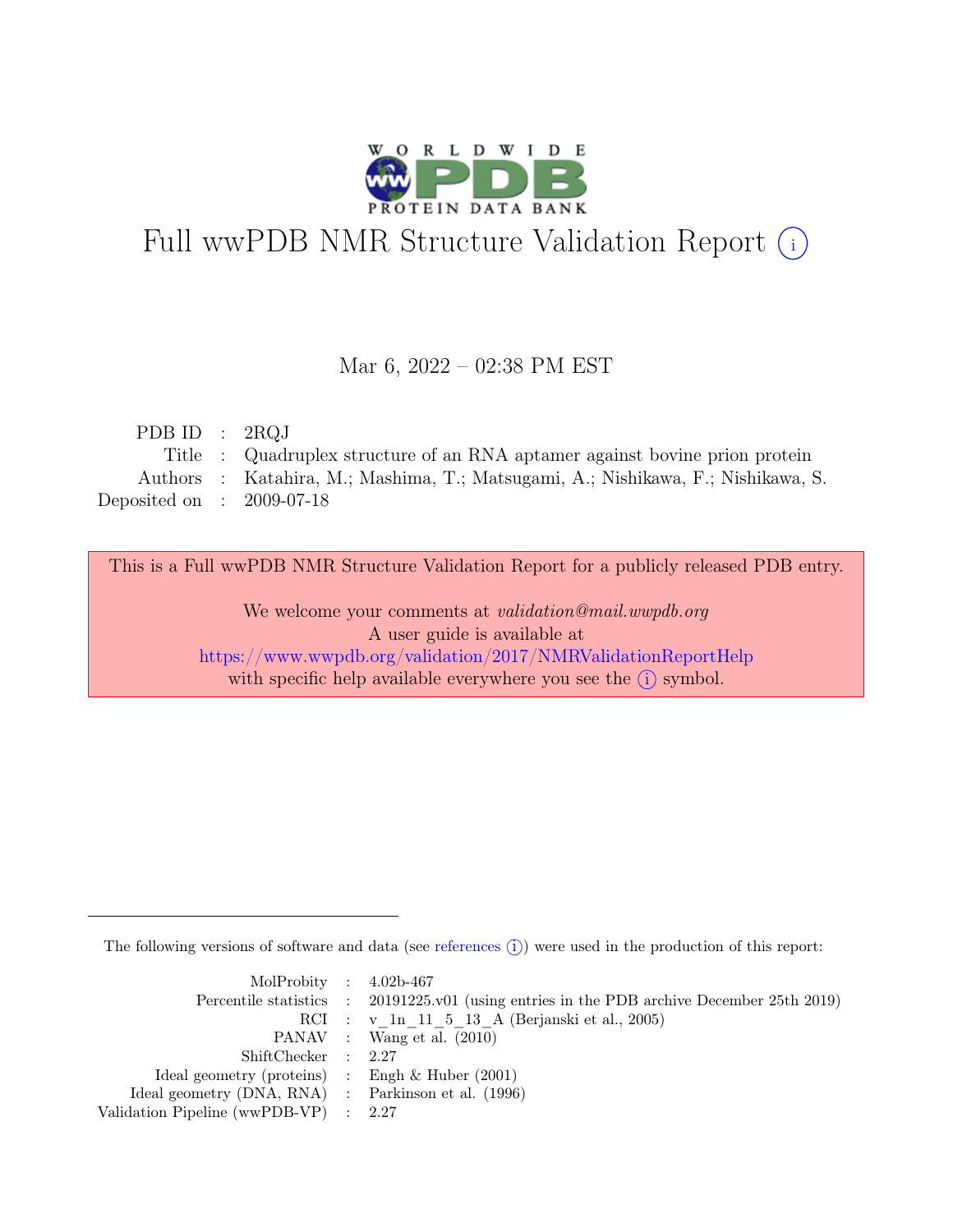## 1 Overall quality at a glance  $(i)$

The following experimental techniques were used to determine the structure: SOLUTION NMR

The overall completeness of chemical shifts assignment was not calculated.

Percentile scores (ranging between 0-100) for global validation metrics of the entry are shown in the following graphic. The table shows the number of entries on which the scores are based.

| Metric       | <b>Percentile Ranks</b>                            |                      | Value         |
|--------------|----------------------------------------------------|----------------------|---------------|
| Clashscore   |                                                    |                      | 91            |
| RNA backbone |                                                    |                      | 0.06          |
| Worse        |                                                    |                      | <b>Better</b> |
|              | Percentile relative to all structures              |                      |               |
|              | <b>I</b> Percentile relative to all NMR structures |                      |               |
| Metric       | Whole archive                                      | NMR archive          |               |
|              | $(\#\text{Entries})$                               | $(\#\text{Entries})$ |               |
| lashscore    | 158937                                             |                      |               |

RNA backbone | 4643 | 676

The table below summarises the geometric issues observed across the polymeric chains and their fit to the experimental data. The red, orange, yellow and green segments indicate the fraction of residues that contain outliers for  $\geq$ =3, 2, 1 and 0 types of geometric quality criteria. A cyan segment indicates the fraction of residues that are not part of the well-defined cores, and a grey segment represents the fraction of residues that are not modelled. The numeric value for each fraction is indicated below the corresponding segment, with a dot representing fractions  $\epsilon = 5\%$ 

| Mol | $ $ Chain $ $ Length $ $ | Quality of chain |     |  |
|-----|--------------------------|------------------|-----|--|
|     |                          | 25%              | 75% |  |
|     |                          | 33%              | 67% |  |

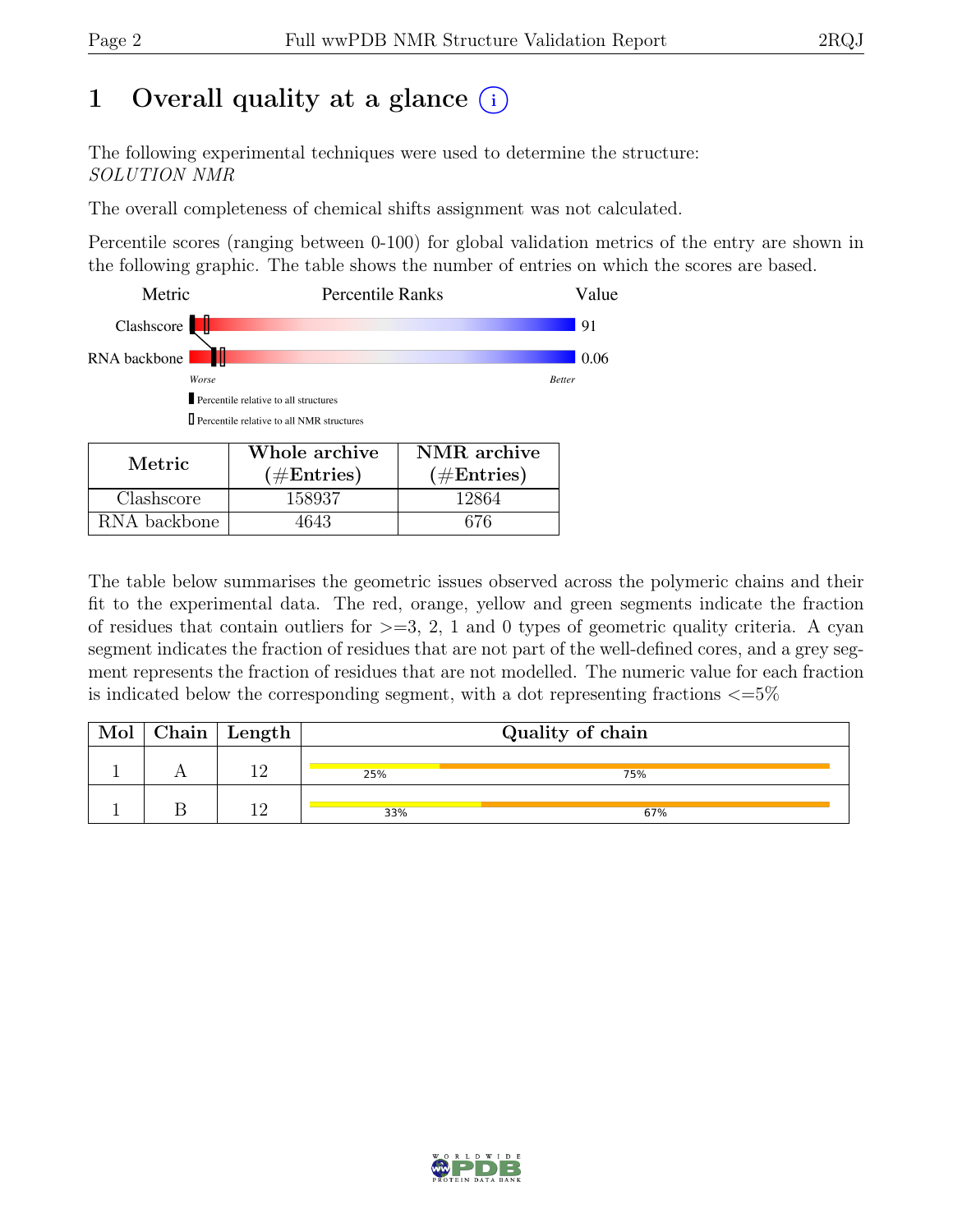## 2 Ensemble composition and analysis  $(i)$

This entry contains 9 models. This entry does not contain polypeptide chains, therefore identification of well-defined residues and clustering analysis are not possible. All residues are included in the validation scores.

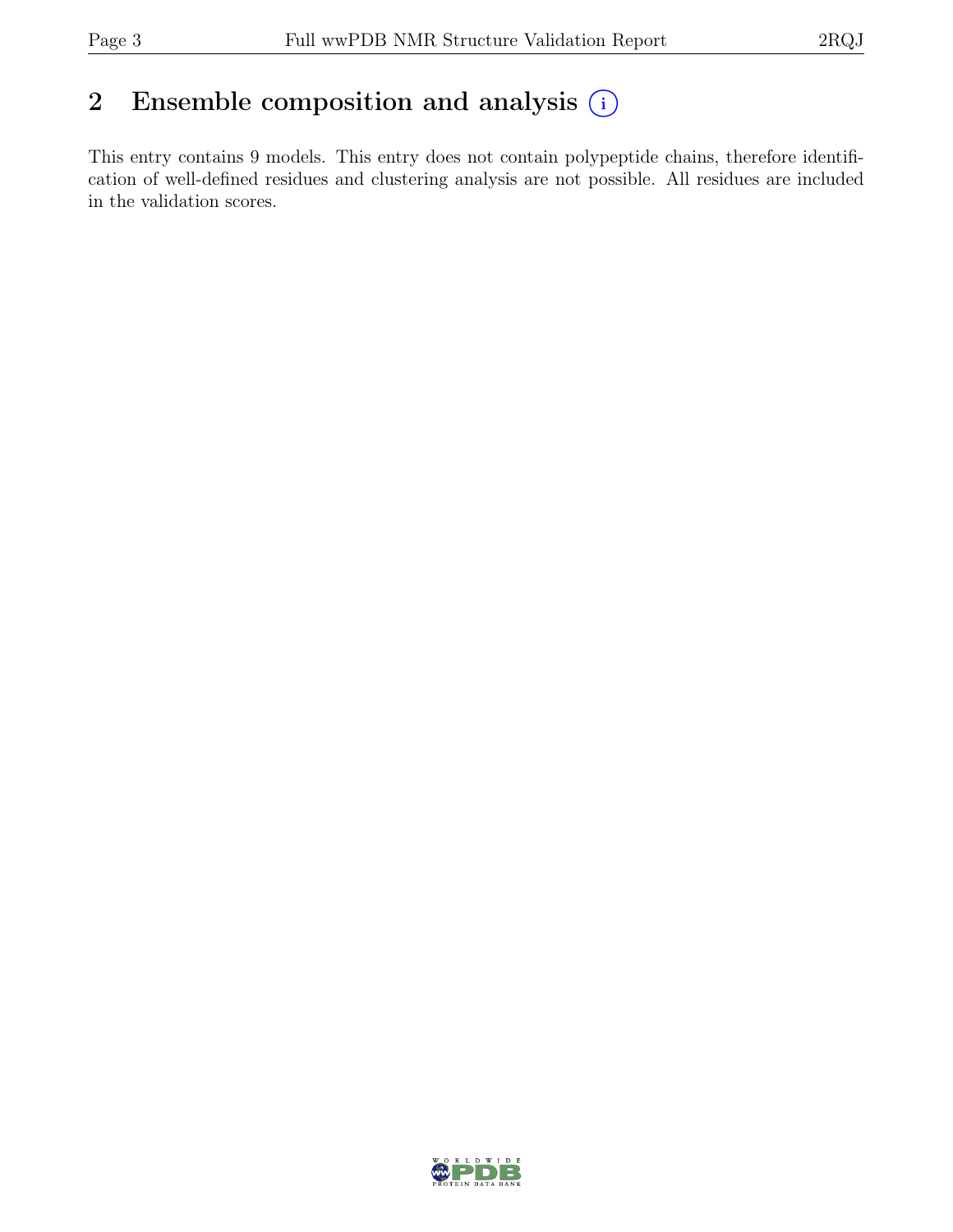## 3 Entry composition  $(i)$

There is only 1 type of molecule in this entry. The entry contains 806 atoms, of which 268 are hydrogens and 0 are deuteriums.

• Molecule 1 is a RNA chain called RNA  $(5'-R(*\text{GP*}\text{GP*}\text{AP*}\text{GP*}\text{AP*}\text{GP*}\text{AP*}\text{GP*}\text{AP*}\text{GP*}\text{AP*}\text{GP*}\text{AP*}\text{GP*}$  $GP*A$ -3').

| Mol∣ |  | Chain   Residues |             |            | Atoms |      |                  | <b>Trace</b> |
|------|--|------------------|-------------|------------|-------|------|------------------|--------------|
|      |  | 19               | Total C H N |            |       |      | $\left( \right)$ |              |
|      |  | 403              |             | 120 134 60 |       | 78   |                  |              |
|      |  |                  | Total C H N |            |       |      | $\left( \right)$ |              |
|      |  |                  | 403         | 120.       | 134   | 60 - | 78               |              |

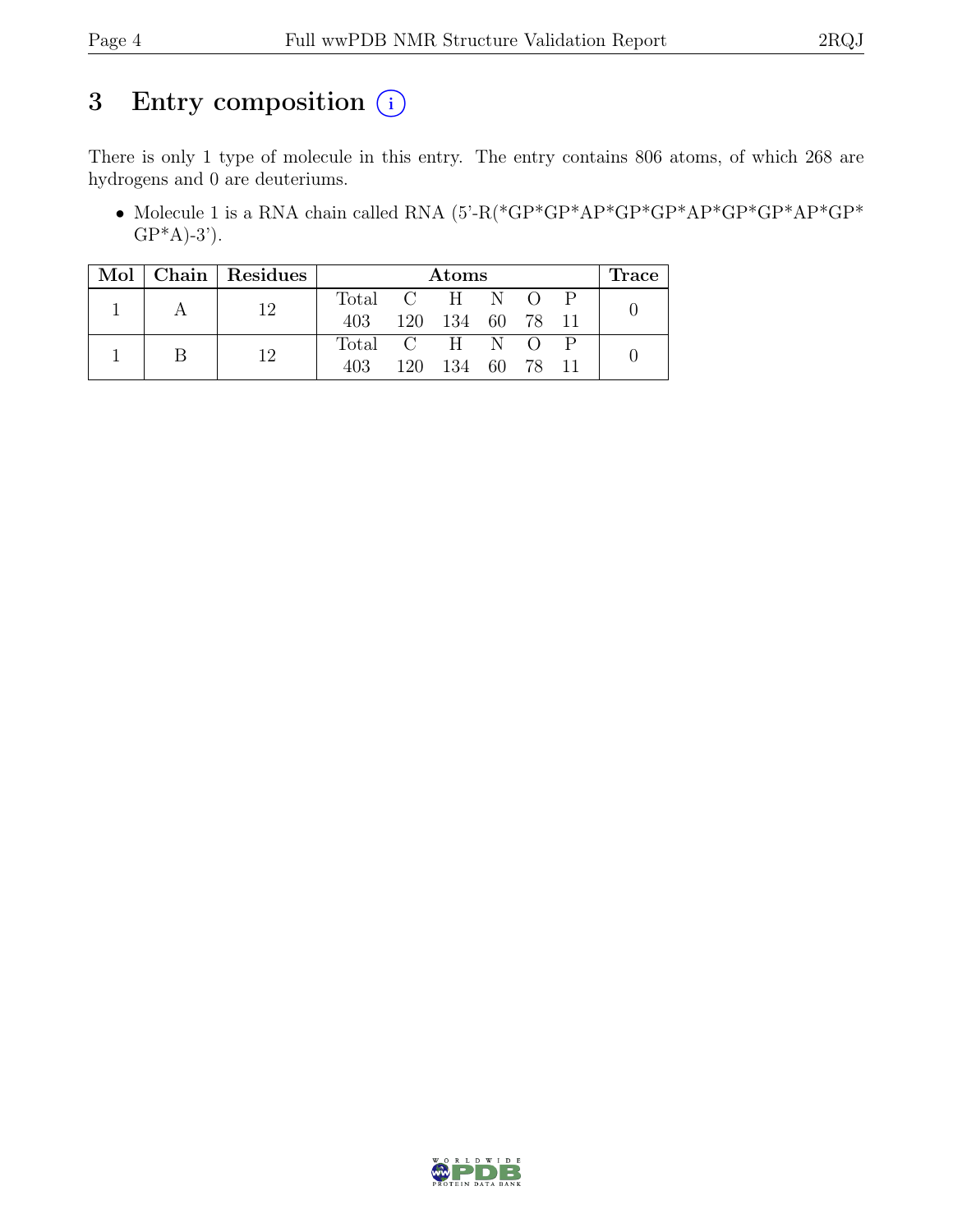## 4 Residue-property plots (i)

### <span id="page-4-0"></span>4.1 Average score per residue in the NMR ensemble

These plots are provided for all protein, RNA, DNA and oligosaccharide chains in the entry. The first graphic is the same as shown in the summary in section 1 of this report. The second graphic shows the sequence where residues are colour-coded according to the number of geometric quality criteria for which they contain at least one outlier: green  $= 0$ , yellow  $= 1$ , orange  $= 2$  and red  $=$ 3 or more. Stretches of 2 or more consecutive residues without any outliers are shown as green connectors. Residues which are classified as ill-defined in the NMR ensemble, are shown in cyan with an underline colour-coded according to the previous scheme. Residues which were present in the experimental sample, but not modelled in the final structure are shown in grey.

• Molecule 1: RNA (5'-R(\*GP\*GP\*AP\*GP\*GP\*AP\*GP\*GP\*AP\*GP\*GP\*A)-3')

| $Chain A$ :         | 25% | 75%                                                                        |
|---------------------|-----|----------------------------------------------------------------------------|
| E B 2 3 8 9 2 5 8 2 |     |                                                                            |
|                     |     | • Molecule 1: RNA $(5^{\circ}$ -R(*GP*GP*AP*GP*GP*AP*GP*AP*GP*AP*GP*A)-3') |
| Chain B:            | 33% | 67%                                                                        |
|                     |     |                                                                            |

### 4.2 Scores per residue for each member of the ensemble

Colouring as in section [4.1](#page-4-0) above.

### 4.2.1 Score per residue for model 1

• Molecule 1: RNA (5'-R(\*GP\*GP\*AP\*GP\*GP\*AP\*GP\*GP\*AP\*GP\*GP\*A)-3')

| Chain A:       | 17% |                                                                         | 83% |  |
|----------------|-----|-------------------------------------------------------------------------|-----|--|
|                |     |                                                                         |     |  |
|                |     | • Molecule 1: RNA $(5^{\circ}$ -R(*GP*GP*AP*GP*AP*GP*GP*AP*GP*GP*A)-3') |     |  |
| Chain B: $8\%$ |     | 25%                                                                     | 67% |  |
|                |     |                                                                         |     |  |

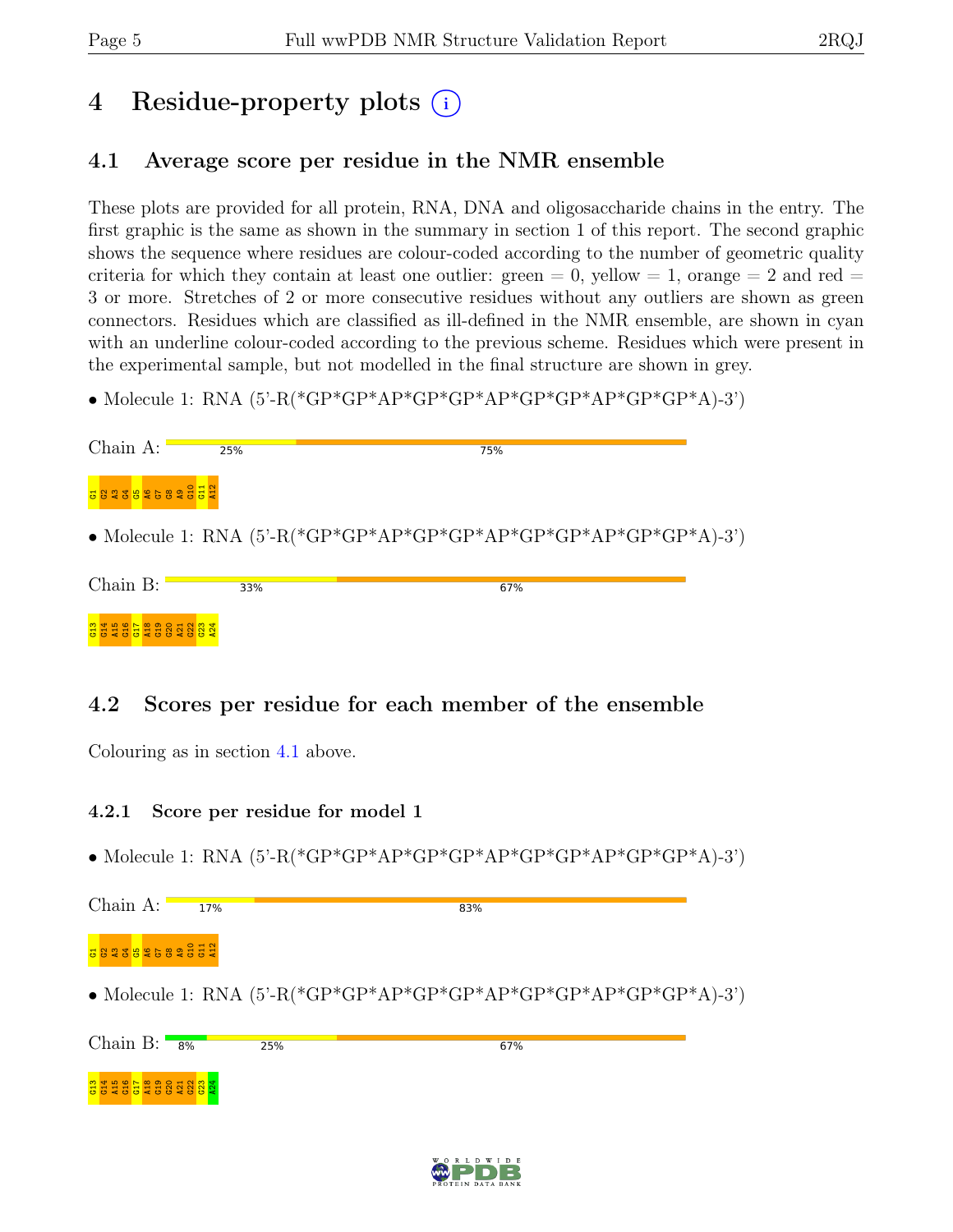### 4.2.2 Score per residue for model 2

 $\bullet$  Molecule 1: RNA (5'-R(\*GP\*GP\*AP\*GP\*GP\*AP\*GP\*AP\*GP\*A)-3')

| Chain $A:$           | 25% | 75%                                                                        |  |
|----------------------|-----|----------------------------------------------------------------------------|--|
| Boare a construction |     |                                                                            |  |
|                      |     | • Molecule 1: RNA $(5^{\circ}$ -R(*GP*GP*AP*GP*AP*GP*GP*AP*GP*AP*GP*A)-3') |  |

| Chain B: |                        | 25% | 75% |
|----------|------------------------|-----|-----|
|          |                        |     |     |
|          | <b>BETHETHERSENSEN</b> |     |     |

### 4.2.3 Score per residue for model 3

• Molecule 1: RNA (5'-R(\*GP\*GP\*AP\*GP\*GP\*AP\*GP\*GP\*AP\*GP\*GP\*A)-3')

| Chain A: $8\%$        | 17% | 75% |  |
|-----------------------|-----|-----|--|
| <b>Baaasacaaa Baa</b> |     |     |  |

• Molecule 1: RNA (5'-R(\*GP\*GP\*AP\*GP\*GP\*AP\*GP\*GP\*AP\*GP\*GP\*A)-3')

| Chain B: |                      | 25% | 75% |
|----------|----------------------|-----|-----|
|          | <b>BERGERSSENSEN</b> |     |     |

### 4.2.4 Score per residue for model 4

• Molecule 1: RNA  $(5^{\circ}$ -R(\*GP\*GP\*AP\*GP\*GP\*AP\*GP\*AP\*GP\*AP\*GP\*A)-3')

| $Chain A$ :   | 25% | 75%                                                                     |
|---------------|-----|-------------------------------------------------------------------------|
| 8823826828552 |     |                                                                         |
|               |     | • Molecule 1: RNA $(5^{\circ}$ -R(*GP*GP*AP*GP*AP*GP*AP*GP*AP*GP*A)-3') |
| Chain $B:$    | 25% | 75%                                                                     |
|               |     |                                                                         |

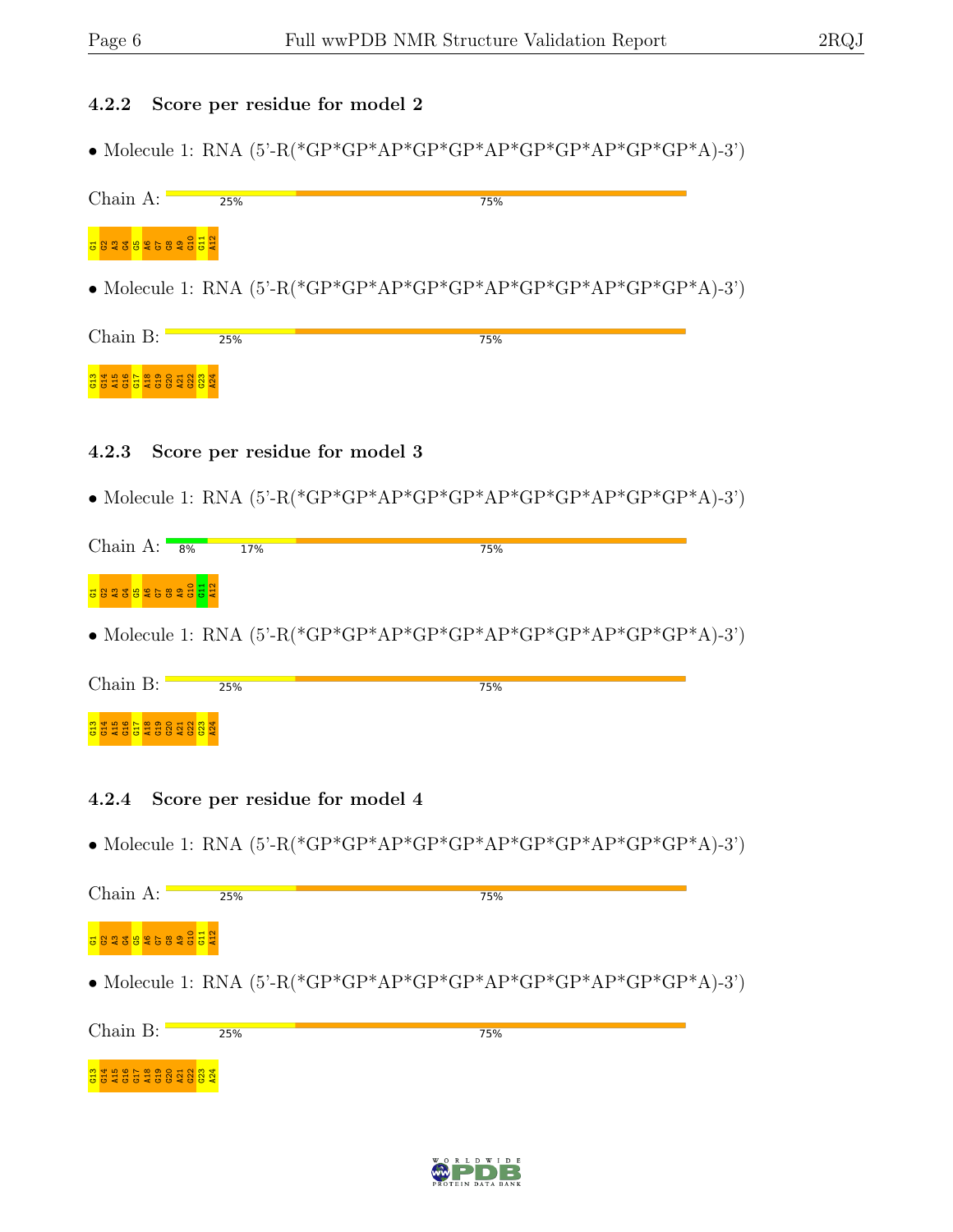### 4.2.5 Score per residue for model 5

• Molecule 1: RNA (5'-R(\*GP\*GP\*AP\*GP\*GP\*AP\*GP\*GP\*AP\*GP\*GP\*A)-3')

| Chain A: $\frac{8}{\sqrt{2}}$ | 33% | 58%                                                                     |
|-------------------------------|-----|-------------------------------------------------------------------------|
| a a a a a a a a a a a a a     |     |                                                                         |
|                               |     | • Molecule 1: RNA $(5^{\circ}$ -R(*GP*GP*AP*GP*AP*GP*AP*GP*AP*GP*A)-3') |

| Chain B: |                    | 25% | 75% |  |
|----------|--------------------|-----|-----|--|
|          | <b>BEASERSSERS</b> |     |     |  |

### 4.2.6 Score per residue for model 6

• Molecule 1: RNA (5'-R(\*GP\*GP\*AP\*GP\*GP\*AP\*GP\*GP\*AP\*GP\*GP\*A)-3')

| Chain A:                                           | 25% | 75% |  |
|----------------------------------------------------|-----|-----|--|
| <mark>a</mark> 8 ga <mark>sa ga</mark> sa sa sa sa |     |     |  |

• Molecule 1: RNA (5'-R(\*GP\*GP\*AP\*GP\*GP\*AP\*GP\*GP\*AP\*GP\*GP\*A)-3')

| Chain B:<br>8%       | 25% | 67% |
|----------------------|-----|-----|
| <b>BERGERS SENSE</b> |     |     |

### 4.2.7 Score per residue for model 7

• Molecule 1: RNA  $(5^{\circ}$ -R(\*GP\*GP\*AP\*GP\*GP\*AP\*GP\*AP\*GP\*AP\*GP\*A)-3')

| Chain A:             | 17% | 83%                                                                     |  |
|----------------------|-----|-------------------------------------------------------------------------|--|
| <b>B823825828552</b> |     |                                                                         |  |
|                      |     | • Molecule 1: RNA $(5^{\circ}$ -R(*GP*GP*AP*GP*AP*GP*AP*GP*AP*GP*A)-3') |  |
| Chain B: $8\%$       |     | 17%<br>75%                                                              |  |
|                      |     |                                                                         |  |

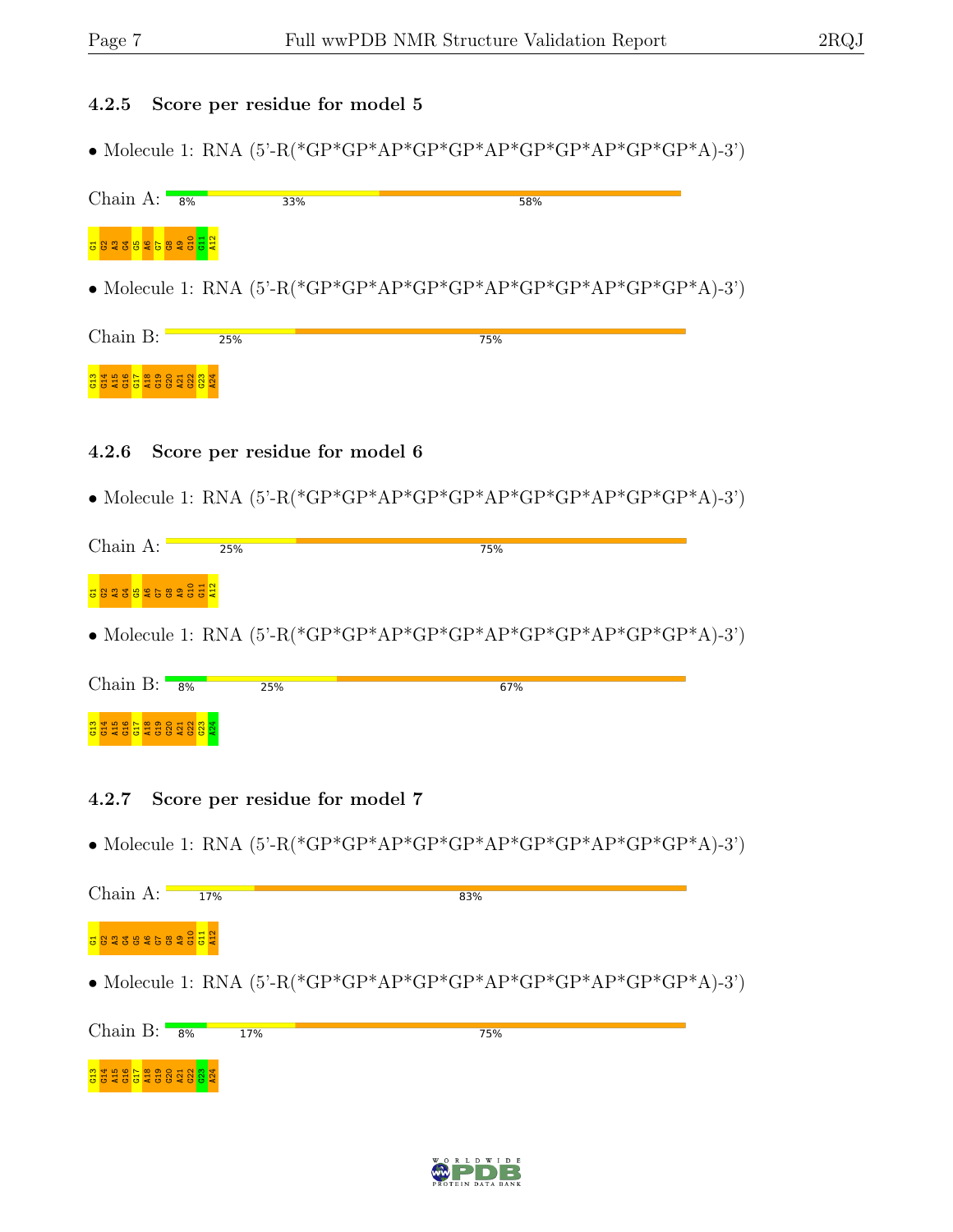### 4.2.8 Score per residue for model 8

• Molecule 1: RNA (5'-R(\*GP\*GP\*AP\*GP\*GP\*AP\*GP\*GP\*AP\*GP\*GP\*A)-3')

| Chain $A:$                        | 8% |     | 92%                                                                     |     |  |
|-----------------------------------|----|-----|-------------------------------------------------------------------------|-----|--|
| <b>BEBRO BROWN</b>                |    |     |                                                                         |     |  |
|                                   |    |     | • Molecule 1: RNA $(5^{\circ}$ -R(*GP*GP*AP*GP*AP*GP*AP*GP*AP*GP*A)-3') |     |  |
| Chain B: $\overline{\phantom{a}}$ | 8% | 17% |                                                                         | 75% |  |
|                                   |    |     |                                                                         |     |  |

### 4.2.9 Score per residue for model 9

 $\bullet$  Molecule 1: RNA (5'-R(\*GP\*GP\*AP\*GP\*GP\*AP\*GP\*AP\*GP\*A)-3')

| Chain A:                 | 17% | 83% |
|--------------------------|-----|-----|
| a a a a a a ca a a a a a |     |     |
|                          |     |     |

• Molecule 1: RNA (5'-R(\*GP\*GP\*AP\*GP\*GP\*AP\*GP\*GP\*AP\*GP\*GP\*A)-3')

| Chain B:              | $8\%$ | 17% | 75% |
|-----------------------|-------|-----|-----|
| <b>BERGERS SERVER</b> |       |     |     |

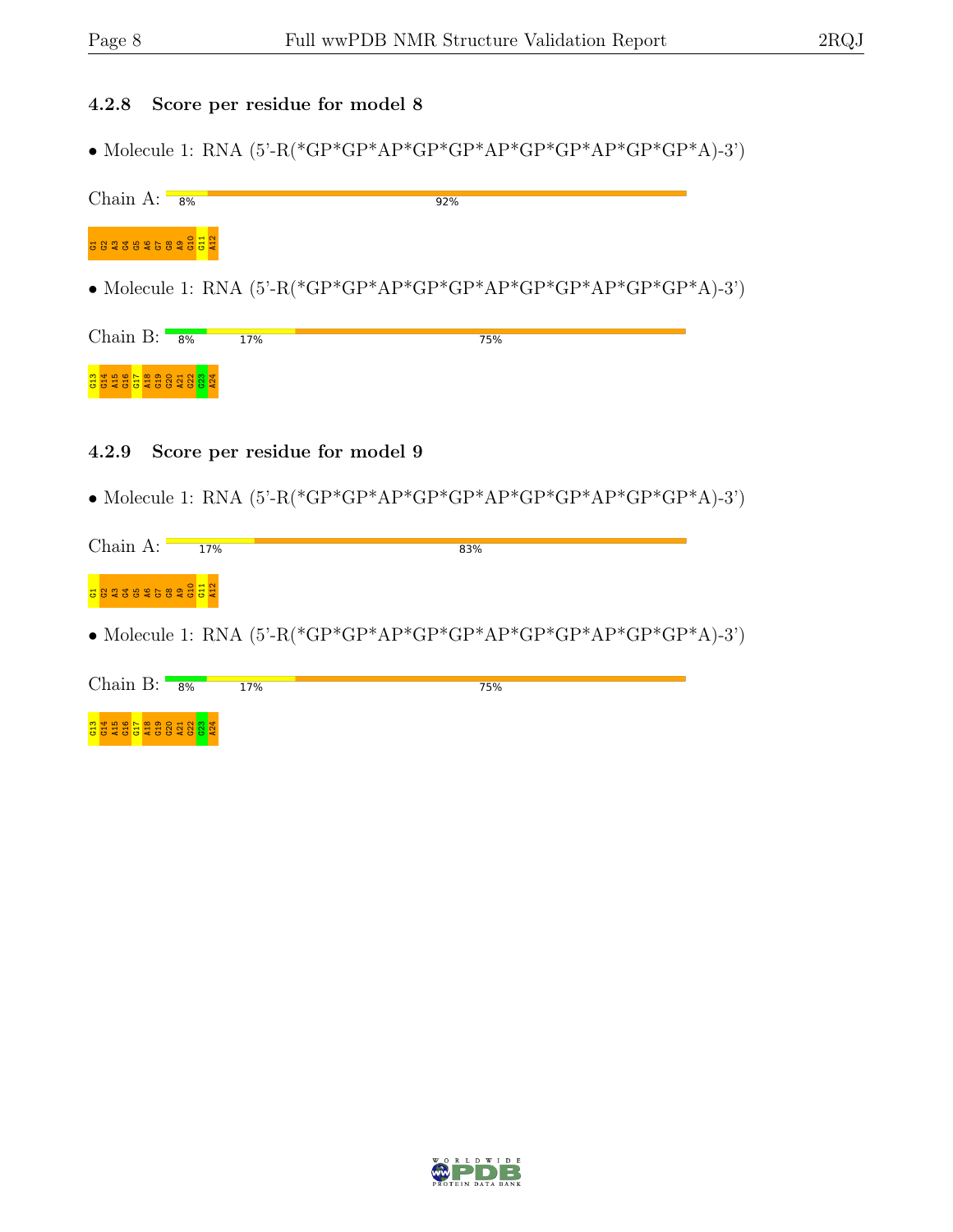## 5 Refinement protocol and experimental data overview  $(i)$

The models were refined using the following method: simulated annealing.

Of the 200 calculated structures, 9 were deposited, based on the following criterion: structures with the lowest energy.

The following table shows the software used for structure solution, optimisation and refinement.

| Software name   Classification |                         | Version |
|--------------------------------|-------------------------|---------|
| X-PLOR NIH                     | structure solution 2.20 |         |
| X-PLOR NIH                     | refinement              | 2.20    |

No chemical shift data was provided.

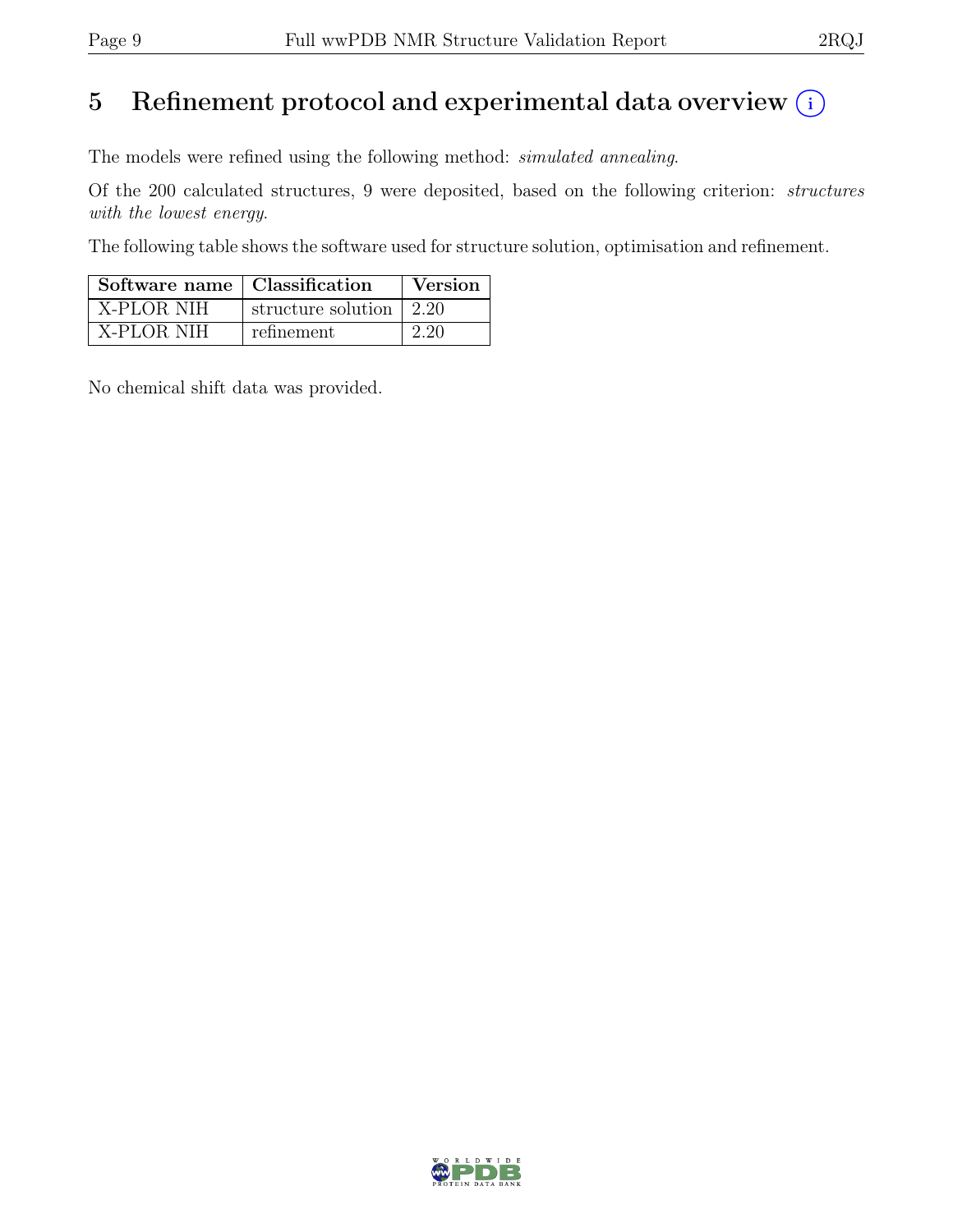## 6 Model quality  $(i)$

### 6.1 Standard geometry  $(i)$

There are no covalent bond-length or bond-angle outliers.

There are no bond-length outliers.

There are no bond-angle outliers.

There are no chirality outliers.

There are no planarity outliers.

### 6.2 Too-close contacts  $(i)$

In the following table, the Non-H and H(model) columns list the number of non-hydrogen atoms and hydrogen atoms in each chain respectively. The H(added) column lists the number of hydrogen atoms added and optimized by MolProbity. The Clashes column lists the number of clashes averaged over the ensemble.

| Mol |      | Chain   Non-H   $H(model)$   $H(added)$   Clashes |     |     |
|-----|------|---------------------------------------------------|-----|-----|
|     | 269  | 134                                               | 134 |     |
|     | 269  | 134                                               | 134 |     |
|     | 4842 | $\lambda$ 19                                      |     | 663 |

The all-atom clashscore is defined as the number of clashes found per 1000 atoms (including hydrogen atoms). The all-atom clashscore for this structure is 91.

All unique clashes are listed below, sorted by their clash magnitude.

| Atom-1           | $\rm{Atom}\text{-}2$      | $Clash(\AA)$ | Distance(A) | Models         |                             |
|------------------|---------------------------|--------------|-------------|----------------|-----------------------------|
|                  |                           |              |             | Worst          | Total                       |
| 1: B: 16: G: O2' | $1:B:17:\overline{G:H5'}$ | 0.91         | 1.65        | 6              | 8                           |
| 1: A:6: A: N1    | 1: B: 13: G: H5'          | 0.86         | 1.83        | 9              | $\mathcal{D}_{\mathcal{L}}$ |
| 1: A:11: G:H1'   | 1:B:18:A:N7               | 0.85         | 1.86        | 9              | 1                           |
| 1:A:4:G:OP1      | 1: A:4: G:H4'             | 0.84         | 1.72        | $\overline{7}$ | 9                           |
| 1: A: 1: G: H5'  | 1:B:18:A:N1               | 0.82         | 1.89        | 3              | 3                           |
| 1: A:4: G:O2'    | 1: A:5: G:H5'             | 0.82         | 1.75        | 8              | 8                           |
| 1:B:18:A:H4'     | 1:B:19:G:OP2              | 0.81         | 1.75        | 5              | $\overline{2}$              |
| 1: A:4: G:H1'    | 1: B: 13: G: O4'          | 0.81         | 1.76        | 6              | $\overline{5}$              |
| 1:B:16:G:H4'     | 1: B: 16: G: OP1          | 0.81         | 1.73        | $\overline{4}$ | 8                           |
| 1: A:5: G:H4'    | 1:A:6:A:OP1               | 0.81         | 1.76        | 3              | $\overline{4}$              |
| 1: B: 17: G: H4' | 1: B: 18: A: OP1          | 0.79         | 1.76        | 5              | $\overline{4}$              |
| 1: A: 1: G: O4'  | 1: B: 16: G: H1'          | 0.78         | 1.79        | 9              | 6                           |
| 1: A:6: A:H4'    | 1:A:7:G:OP2               | 0.78         | 1.78        | 7              | 3                           |

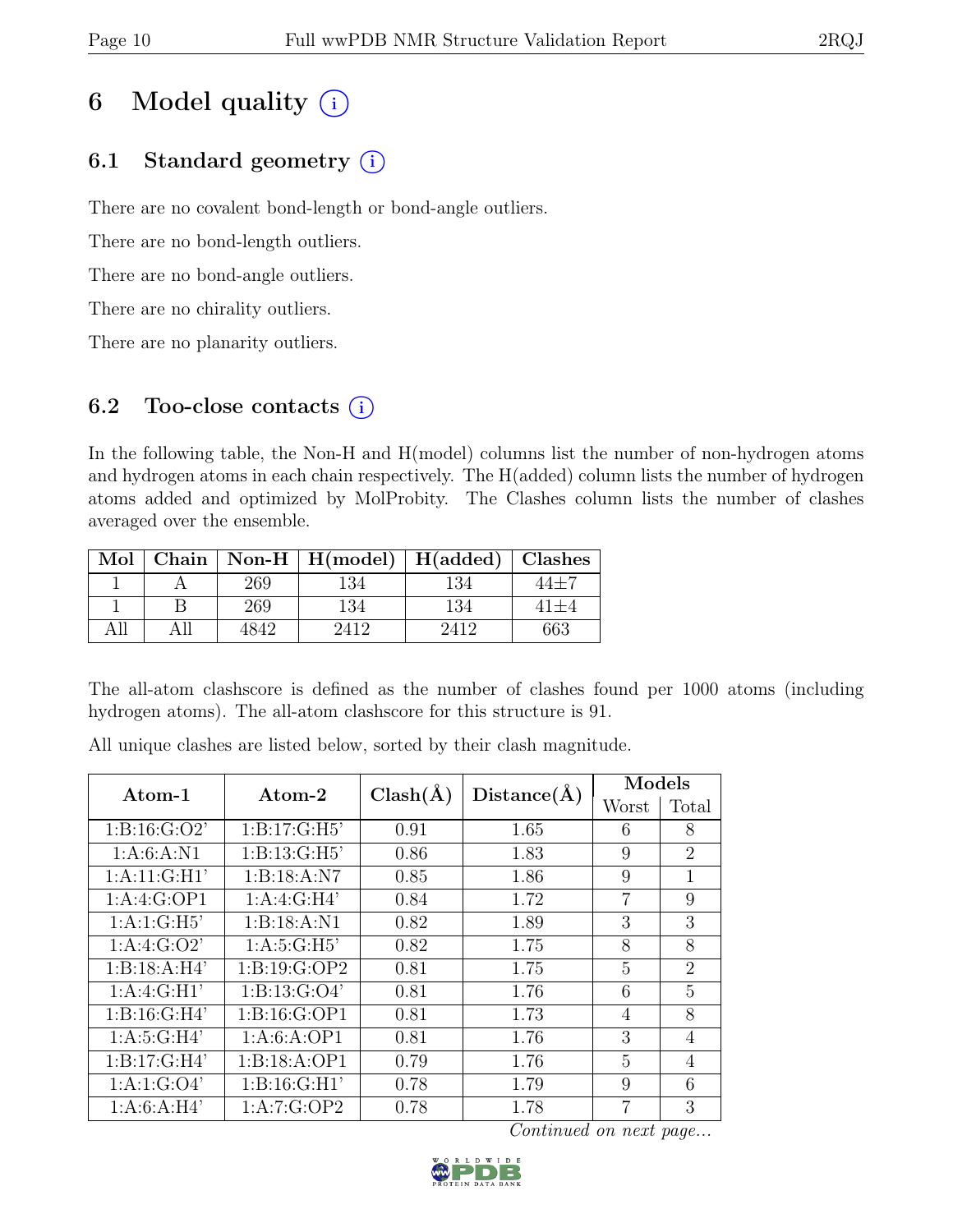|                         | Continual from previous page |                   |             | Models           |                  |
|-------------------------|------------------------------|-------------------|-------------|------------------|------------------|
| Atom-1                  | Atom-2                       | $Clash(\AA)$      | Distance(A) | Worst            | Total            |
| 1: A:6: A: N3           | 1:A:6:A:H2'                  | 0.76              | 1.93        | 8                | 4                |
| 1: B:20: G:O2'          | 1:B:21:A:H5"                 | 0.73              | 1.83        | 3                | $9\phantom{.0}$  |
| 1:A:7:G:C2              | 1: A:8: G: C8                | 0.73              | 2.77        | $\overline{5}$   | $\boldsymbol{9}$ |
| 1: A:6: A:O2'           | 1:A:7:G:H5                   | 0.73              | 1.84        | $\mathbf{1}$     | $\overline{3}$   |
| 1: A:8: G:O2'           | 1: A:9: A: H5"               | 0.73              | 1.82        | $\mathbf{1}$     | 9                |
| 1: A:2: G:H4'           | 1:A:3:A:OP1                  | 0.72              | 1.82        | $\overline{7}$   | 9                |
| 1: B: 19: G: C2         | 1: B:20: G:CS                | 0.72              | 2.77        | $\boldsymbol{9}$ | 9                |
| 1:A:1:G:O2'             | 1:A:2:G:P                    | 0.72              | 2.48        | $\mathbf{1}$     | 8                |
| 1:B:14:G:H4'            | 1:B:15:A:OP1                 | 0.72              | 1.83        | $\overline{4}$   | $\overline{7}$   |
| 1:A:2:G:CS              | 1:A:12:A:N6                  | 0.71              | 2.59        | $\overline{4}$   | 3                |
| 1: B: 13: G: O2'        | 1:B:14:G:P                   | 0.71              | 2.48        | $\overline{9}$   | $\boldsymbol{9}$ |
| 1: B: 19: G: O2'        | 1: B:20: G:P                 | 0.71              | 2.49        | $\overline{5}$   | 9                |
| 1: A:5: G:H4'           | 1: A:6: A:O5'                | 0.71              | 1.85        | 9                | $\mathbf{1}$     |
| 1: B:20: G:O2'          | 1: B:21:A:C5'                | 0.70              | 2.39        | $\overline{7}$   | 9                |
| 1:B:18:A:H2'            | 1:B:18:A:N3                  | 0.70              | 2.01        | $\overline{4}$   | $\overline{2}$   |
| 1: A:8: G:O2'           | 1: A:9: A: C5'               | 0.69              | 2.40        | $\overline{3}$   | $\boldsymbol{9}$ |
| 1: A:5: G:H1'           | 1:A:6:A:OP2                  | 0.69              | 1.87        | 9                | $\mathbf{1}$     |
| 1:A:1:G:H5"             | 1: B: 18: A: N1              | 0.69              | 2.02        | $\overline{9}$   | $\overline{2}$   |
| 1:A:7:G:O2'             | 1:A:8:G:P                    | 0.69              | 2.50        | $\overline{2}$   | $\overline{9}$   |
| 1: B: 14: G: C8         | 1: B: 24: A: N6              | 0.68              | 2.62        | $\overline{7}$   | $\overline{2}$   |
| 1: A:6: A:O2'           | 1:A:7:G:P                    | 0.68              | 2.50        | $\overline{2}$   | $\mathbf{1}$     |
| 1: A:6: A: N7           | 1: B: 23: G: H1'             | 0.68              | 2.02        | $\overline{5}$   | $\overline{4}$   |
| 1: A:2: G: N7           | 1:A:12:A:N1                  | 0.68              | 2.42        | 9                | 3                |
| 1: A:6: A:O2'           | 1: B: 22: G: O2'             | 0.67              | 2.12        | $\boldsymbol{9}$ | 3                |
| 1:A:5:G:OP2             | 1:A:5:G:H8                   | 0.66              | 1.74        | 9                | $\mathbf 1$      |
| 1:B:19:G:N2             | 1:B:20:G:C4                  | 0.65              | 2.64        | $\overline{2}$   | 9                |
| 1: A:6: A: N6           | 1: B: 13: G: O5'             | 0.65              | 2.29        | 9                | $\mathbf{1}$     |
| 1: A:7:G:N2             | 1: A:8:G:C4                  | $\overline{0.65}$ | 2.65        | $\overline{5}$   | $\overline{9}$   |
| 1:A:1:G:O5'             | 1: B: 18: A: N6              | 0.65              | 2.30        | $\overline{2}$   | 3                |
| 1:B:19:G:N3             | 1: B:20: G:CS                | 0.65              | 2.65        | $\mathbf{1}$     | 9                |
| 1: B: 14: G: N7         | 1:B:24:A:N1                  | 0.65              | 2.45        | 3                | $\boldsymbol{3}$ |
| 1: A:8: G:O4'           | 1:A:9:A:C6                   | 0.65              | 2.50        | 8                | $\overline{9}$   |
| 1: B: 13: G: O2'        | 1:B:14:G:C8                  | 0.64              | 2.50        | $8\,$            | $6\phantom{.}6$  |
| 1:A:7:G:N3              | 1: A:8: G:CS                 | 0.64              | 2.66        | $\overline{5}$   | 9                |
| $1:A:5:G:\overline{N2}$ | 1:A:7:G:C4                   | 0.64              | 2.65        | $\overline{3}$   | $\overline{7}$   |
| 1: B: 20: G: O4'        | 1: B: 21: A: C6              | 0.63              | 2.52        | $\overline{2}$   | $9\phantom{.}$   |
| 1: A: 11: G: N2         | 1:A:12:A:C6                  | 0.63              | 2.66        | $\overline{7}$   | 3                |
| 1:B:18:A:O2'            | 1: B: 19: G: H5'             | 0.63              | 1.94        | $\overline{7}$   | $\overline{4}$   |
| 1:A:1:GHO5'             | 1: B: 18: A: N6              | 0.63              | 1.91        | $\sqrt{2}$       | $\mathbf 1$      |
| 1: A:4: G:O2'           | 1: A:6: A:N1                 | 0.62              | 2.27        | $\overline{7}$   | $\overline{4}$   |
| 1: B: 16: G: O2'        | 1:B:18:A:N1                  | 0.62              | 2.27        | $\overline{5}$   | $\overline{2}$   |

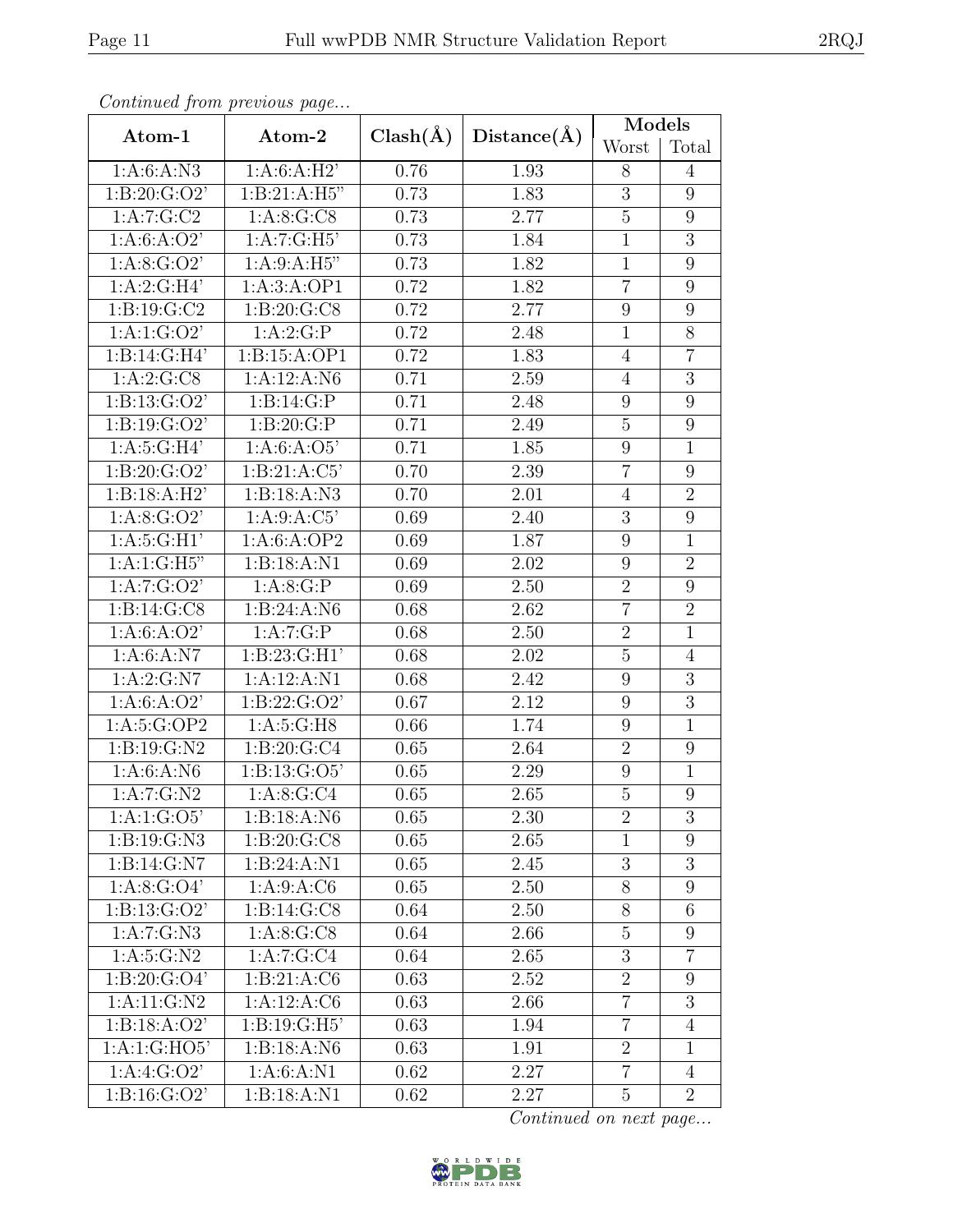| Continued from previous page |                        |          |             | Models         |                |
|------------------------------|------------------------|----------|-------------|----------------|----------------|
| Atom-1                       | $Clash(\AA)$<br>Atom-2 |          | Distance(A) | Worst          | Total          |
| 1:B:15:A:OP1                 | 1: B: 15: A: C2        | 0.62     | 2.52        | 1              | 9              |
| 1: B: 16: G: O2'             | 1: B: 17: G: C5'       | 0.62     | 2.46        | 6              | $\overline{2}$ |
| 1: A: 1: G: O2'              | 1:A:2:G:CS             | 0.62     | 2.52        | $\overline{4}$ | $\overline{4}$ |
| 1:A:2:G:CS                   | 1:A:12:A:N1            | 0.62     | 2.67        | 9              | $\overline{2}$ |
| 1:B:17:G:H5'                 | 1:B:18:A:N1            | 0.62     | 2.09        | $\overline{4}$ | $\mathbf{1}$   |
| 1:A:1:G:Cl <sup>7</sup>      | 1:A:2:G:OP1            | 0.62     | 2.48        | 8              | $\mathbf{1}$   |
| 1:A:1:G:O2'                  | 1: A:2: G:H8           | 0.61     | 1.78        | $\overline{4}$ | $\overline{4}$ |
| 1: A:5: G:OP2                | 1: A:5: G:CS           | 0.61     | 2.53        | 9              | 1              |
| 1: A:3: A: C2                | 1:A:3:A:OP1            | 0.61     | 2.53        | $\mathbf{1}$   | $\overline{5}$ |
| 1:A:7:G:P                    | 1: B: 22: G: O2'       | 0.61     | 2.59        | $\overline{2}$ | $\mathbf{1}$   |
| 1:A:3:A:OP1                  | 1:A:3:A:C2             | 0.60     | 2.53        | $\overline{7}$ | $\overline{3}$ |
| 1: A:10: G:H1'               | 1: B: 19: G: O4'       | 0.60     | 1.96        | $\overline{4}$ | 9              |
| $1:A:11:G:\overline{C1'}$    | 1:B:18:A:N7            | 0.60     | 2.62        | $\overline{9}$ | $\mathbf{1}$   |
| 1: A:6: A: N1                | 1:B:13:G:H5"           | 0.59     | 2.10        | $\mathbf 1$    | $\mathbf 1$    |
| 1: A:9: A: C8                | 1: B: 21: A: C6        | 0.59     | 2.90        | $\mathbf{1}$   | $\overline{5}$ |
| 1:A:1:G:O2'                  | 1:A:2:G:O5'            | 0.59     | 2.21        | $\bf 5$        | $8\,$          |
| 1:A:7:G:O4'                  | 1: B: 22: G: H1'       | 0.59     | 1.98        | $\overline{2}$ | 8              |
| 1:B:17:G:N2                  | 1:B:19:G:C4            | 0.59     | 2.71        | $\overline{5}$ | $\overline{7}$ |
| 1:A:1:GHO2'                  | 1:A:2:G:P              | 0.58     | 2.18        | 6              | $\overline{4}$ |
| 1: B: 19: G: O2'             | 1:8:20:G:O5'           | 0.58     | 2.22        | $\mathbf{1}$   | 8              |
| 1: B: 14: G: C8              | 1:B:24:A:N1            | 0.58     | 2.71        | $\overline{5}$ | $\overline{2}$ |
| 1:A:7:G:O2'                  | 1:A:8:G:O5'            | 0.58     | 2.22        | $\overline{2}$ | $\overline{4}$ |
| 1: B: 13: G: O2'             | 1: B: 14: G: O5'       | 0.58     | 2.22        | $\overline{2}$ | 9              |
| 1: A: 7: G: O4'              | 1: B: 22: G: C1'       | 0.57     | 2.52        | $\,6$          | $\overline{7}$ |
| 1:A:2:G:OP1                  | 1: A:3:A: N6           | 0.57     | 2.34        | $8\,$          | $\mathbf{1}$   |
| 1: A: 10: G: C1'             | 1: B: 19: G: O4'       | 0.57     | 2.53        | $\sqrt{2}$     | 8              |
| 1: A: 11: G: C6              | 1:A:12:A:C2            | 0.57     | 2.92        | $6\,$          | 1              |
| 1:A:1:G:O5'                  | 1:B:18:A:N1            | 0.57     | 2.27        | $\mathbf{1}$   | $\mathbf{1}$   |
| 1:A:7:G:OP2                  | 1: B: 22: G: O2'       | 0.57     | 2.21        | $\overline{2}$ | $\mathbf{1}$   |
| 1: B: 19: G: HO2'            | 1:B:20:G:P             | $0.57\,$ | 2.20        | 9              | $\overline{4}$ |
| 1: B: 13: G: O2'             | 1:B:14:G:OP2           | 0.57     | 2.22        | $\overline{4}$ | $\overline{4}$ |
| 1: A: 10: G: O2'             | 1:B:18:A:O2'           | 0.56     | 2.22        | $\,6$          | $\overline{4}$ |
| 1: A:5: G:C2                 | 1:A:7:G:C5             | 0.56     | 2.93        | 3              | $\overline{5}$ |
| $1: A:5: G:Cl^2$             | 1: A:6: A:O5'          | 0.56     | 2.53        | $9\phantom{.}$ | $\mathbf{1}$   |
| 1: A:6: A: C6                | 1: B: 13: G: C5'       | 0.56     | 2.89        | $\overline{2}$ | $\overline{4}$ |
| 1:A:1:G:O2'                  | 1:A:2:G:OP2            | 0.56     | 2.24        | $\overline{7}$ | $6\,$          |
| 1:A:4:G:O2'                  | 1: A:5: G: C5'         | 0.56     | 2.50        | $8\,$          | $\overline{2}$ |
| 1: B: 19: G: O2'             | 1:B:20:G:OP2           | 0.56     | 2.23        | $\overline{2}$ | 6              |
| 1:A:11:G:H2'                 | 1:A:12:A:O4'           | 0.55     | 2.02        | $\sqrt{6}$     | $\overline{2}$ |
| 1:A:9:A:C6                   | 1: B: 21: A: C8        | 0.55     | 2.94        | $\overline{1}$ | 6              |
| 1: A:5: G:H5'                | 1: A:6: A: N1          | 0.55     | 2.16        | 3              | $\overline{2}$ |

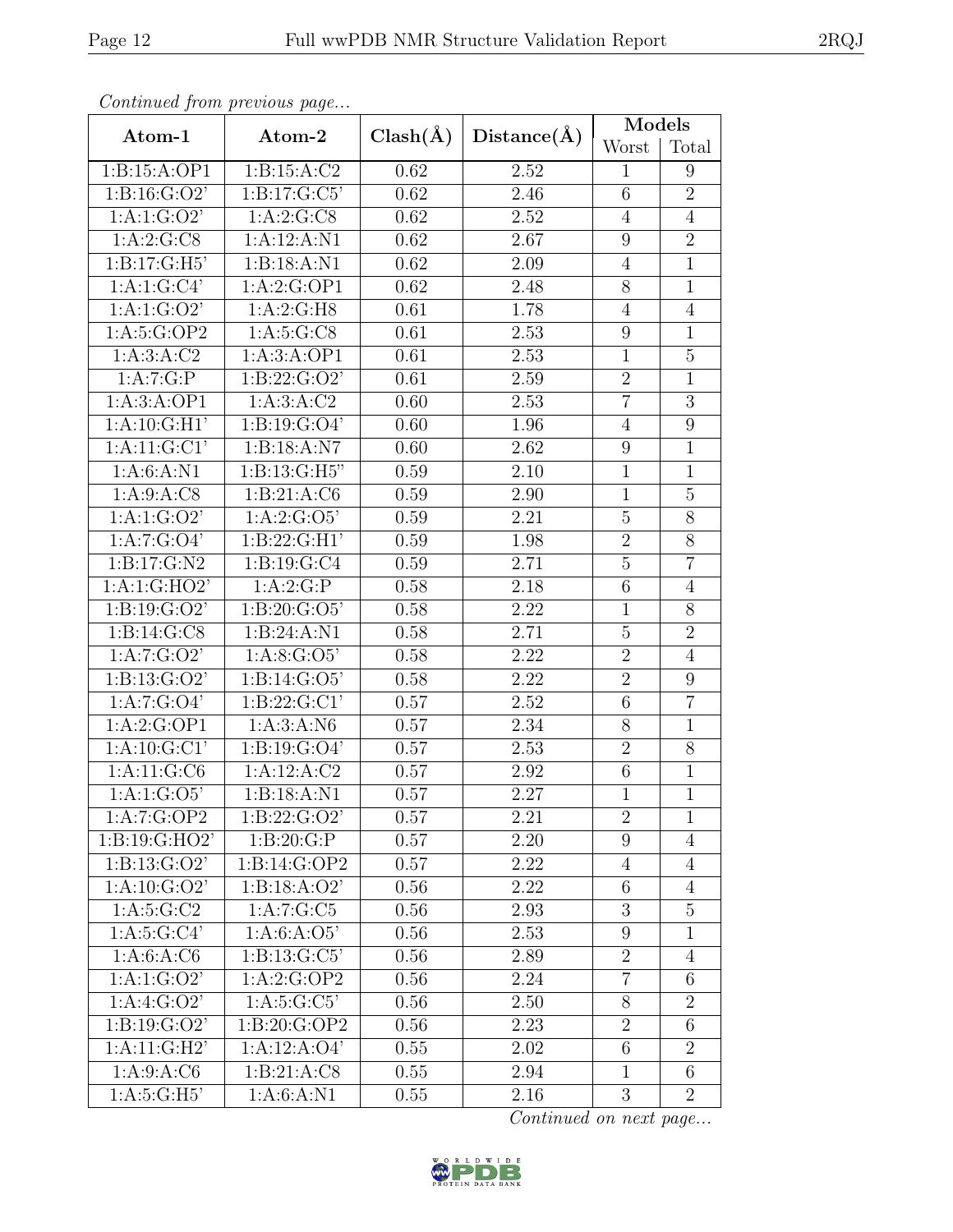|                         | Continued from previous page | $Clash(\AA)$ |             | Models         |                  |
|-------------------------|------------------------------|--------------|-------------|----------------|------------------|
| Atom-1                  | Atom-2                       |              | Distance(A) | Worst          | Total            |
| 1: A: 11: G: N2         | 1:A:12:A:C5                  | 0.55         | 2.74        | $\overline{7}$ | 4                |
| 1:A:6:A:H5"             | 1: A:6: A: N3                |              | 2.16        | 9              | $\overline{2}$   |
| 1: A:6: A:O2'           | 1:A:7:G:OP1                  | 0.54         | 2.26        | $\overline{2}$ | 1                |
| 1:A:11:G:O4'            | 1: B: 18: A: C8              | 0.54         | 2.61        | 9              | $\mathbf{1}$     |
| 1:A:7:G:O2'             | 1:A:8:G:OP2                  | 0.54         | 2.24        | $\overline{4}$ | $\overline{5}$   |
| 1:A:9:A:H5'             | 1:A:10:G:OP2                 | 0.53         | 2.03        | 8              | $\overline{7}$   |
| 1: B: 19: G: C2         | 1:B:20:G:N7                  | 0.53         | 2.76        | $\overline{4}$ | 9                |
| 1: A:7:G:C2             | 1: A:8: G: N7                | 0.53         | 2.77        | $\overline{7}$ | 8                |
| 1: A:2: G:O4'           | 1:A:3:A:C6                   | 0.52         | 2.62        | $\overline{7}$ | $\overline{8}$   |
| 1:A:1:G:C5'             | 1:B:18:A:H61                 | 0.52         | 2.17        | 8              | $\mathbf{1}$     |
| 1: B: 13: G: O2'        | 1:B:14:G:H8                  | 0.52         | 1.87        | $\overline{2}$ | $\overline{6}$   |
| 1: B:21:A:H5'           | 1:B:22:G:OP2                 | 0.52         | 2.03        | 9              | 8                |
| 1: B: 15: A: C3'        | 1: B: 16: G: C5'             | 0.52         | 2.87        | 6              | 1                |
| 1: B: 17: G: C2         | 1: B: 19: G: C5              | 0.52         | 2.98        | 9              | $\overline{5}$   |
| 1:A:9:A:C5              | 1: B: 21: A: C5              | 0.52         | 2.97        | $\mathbf{1}$   | $\overline{5}$   |
| 1: B: 14: G: O4'        | 1: B: 15: A: C6              | 0.52         | 2.63        | 9              | $\overline{8}$   |
| 1: B: 16: G: C2'        | 1: B: 17: G: O5'             | 0.52         | 2.58        | $\overline{4}$ | $\overline{2}$   |
| 1:A:1:G:H4'             | 1:A:2:G:OP1                  | 0.52         | 2.04        | 8              | $\mathbf{1}$     |
| 1:A:4:G:C2'             | 1: A:5: G:O5'                | 0.52         | 2.58        | $8\,$          | $\overline{2}$   |
| 1:A:1:G:C5'             | 1:B:18:A:C6                  | 0.51         | 2.93        | $\overline{5}$ | $\mathbf{1}$     |
| 1:A:11:G:O6             | 1:A:12:A:C2                  | 0.51         | 2.63        | $\overline{1}$ | $\overline{1}$   |
| 1: B: 23: G: H2'        | 1: B: 24: A: O4'             | 0.51         | 2.05        | $\overline{2}$ | 1                |
| 1: A:5: G:O6            | 1:A:8:G:O6                   | 0.51         | 2.29        | 9              | $\overline{5}$   |
| 1: B: 19: G: C2         | 1: B:20: G: C5               | 0.50         | 2.98        | $\mathbf{1}$   | $9\phantom{.0}$  |
| 1: A: 7: G: C2          | 1: A:8: G: C5                | 0.50         | 2.99        | $\overline{5}$ | 8                |
| 1:B:16:G:O6             | 1:B:19:G:O6                  | 0.50         | 2.29        | $\overline{8}$ | $\mathbf 1$      |
| 1:B:23:G:N2             | 1: B: 24: A: C6              | 0.50         | 2.80        | 3              | $\overline{2}$   |
| 1:B:17:G:C4'            | 1: B: 18: A: C2              | 0.50         | 2.94        | $\overline{4}$ | $\overline{1}$   |
| 1: B: 17: G: O6         | 1:B:20:G:O6                  | 0.49         | 2.30        | 6              | $\overline{2}$   |
| 1: B: 14: G: N7         | 1: B: 24: A: C6              | 0.49         | 2.80        | $\overline{7}$ | $\mathbf{1}$     |
| 1:A:4:G:O6              | 1:A:7:G:O6                   | 0.49         | 2.31        | $\overline{2}$ | $\overline{2}$   |
| 1:A:7:G:HO2'            | 1:A:8:G:P                    | 0.48         | 2.30        | $\overline{4}$ | $\overline{4}$   |
| 1:B:13:G:HO2'           | 1: B: 14: G:P                | 0.48         | 2.28        | 9              | 3                |
| 1: A:5: G: C4'          | 1: A:6: A:C2                 | 0.48         | 2.96        | 3              | $\overline{2}$   |
| 1: A:6: A: N3           | 1: A:6: A:C2'                | 0.48         | 2.72        | $8\,$          | $\mathbf{1}$     |
| 1: B: 17: G: O4'        | 1: B: 18: A: C2              | 0.48         | 2.66        | $\overline{4}$ | $\mathbf{1}$     |
| 1:A:2:G:OP1             | 1: A:3: A: N1                | 0.48         | 2.46        | 8              | $\mathbf 1$      |
| 1: B: 17: G: C4'        | 1:B:18:A:OP1                 | 0.48         | 2.59        | $\overline{4}$ | $\overline{3}$   |
| 1:A:4:G:OP1             | 1:A:4:G:C4'                  | 0.47         | 2.57        | 3              | $6\,$            |
| $1:A:\overline{7:G:N2}$ | 1: A:8: G: N9                | 0.47         | 2.63        | $\overline{5}$ | $\boldsymbol{9}$ |
| 1:A:6:A:C4'             | 1:A:7:G:OP2                  | 0.47         | 2.60        | $\overline{7}$ | 3                |

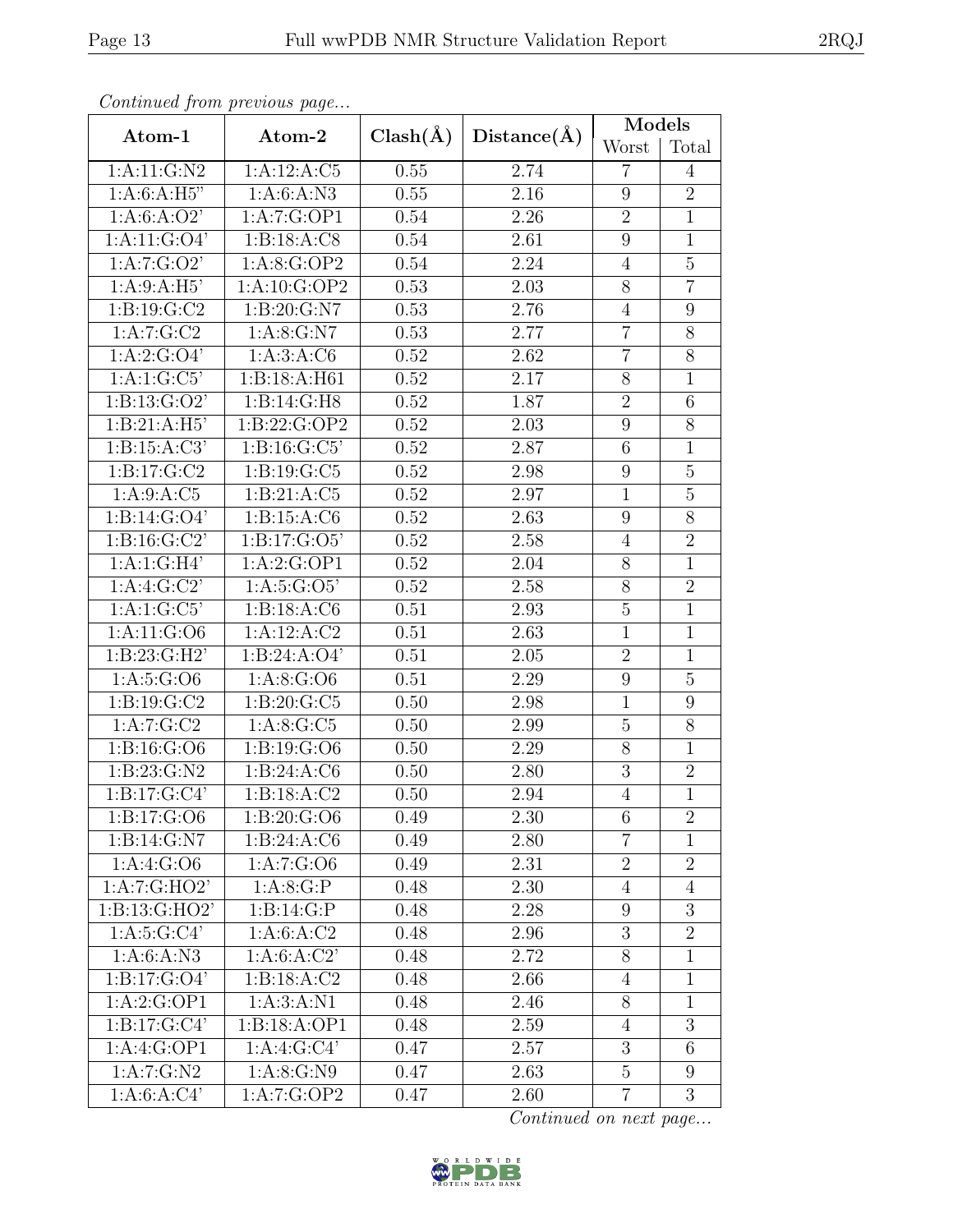| Continuati jibin protibus puga |                          | $Clash(\AA)$      |                   | Models         |                |
|--------------------------------|--------------------------|-------------------|-------------------|----------------|----------------|
| Atom-1                         | Atom-2                   |                   | Distance(A)       | Worst          | Total          |
| 1:B:14:G:H4'                   | 1: B: 15: A: N1          | 0.47              | 2.25              | 6              | 3              |
| 1: A:5: G: C4'                 | 1:A:6:A:OP1              | $\overline{0.47}$ | 2.63              | $\overline{2}$ | $\overline{2}$ |
| 1: A:5: G: N2                  | 1:A:7:G:C5               | 0.47              | 2.83              | $\sqrt{3}$     | $\overline{4}$ |
| 1:A:1:G:O4'                    | 1: B: 16: G: C1'         | 0.46              | 2.58              | 6              | $\mathbf 1$    |
| 1: A:5: G:CI'                  | 1:A:6:A:OP2              | 0.46              | 2.63              | 9              | $\mathbf 1$    |
| 1:A:4:G:Cl'                    | 1: B: 13: G: O4'         | 0.46              | 2.59              | 9              | $\overline{2}$ |
| 1:B:19:G:N2                    | 1:B:20:G:N9              | 0.46              | 2.63              | $\mathbf{1}$   | 9              |
| 1:A:7:G:P                      | 1: B: 22: G: HO2'        | 0.45              | 2.34              | $\overline{2}$ | $\mathbf{1}$   |
| 1: A:6: A: N1                  | 1: B: 13: G: C5'         | 0.45              | 2.80              | $\overline{1}$ | $\overline{1}$ |
| 1:B:23:G:N2                    | 1: B:24:A:C5             | 0.45              | 2.85              | 3              | $\overline{2}$ |
| 1: B: 14: G: O4'               | 1:B:15:A:N6              | 0.45              | 2.50              | 9              | $\overline{2}$ |
| 1: B: 14: G: O6                | 1:B:23:G:O6              | 0.45              | 2.34              | 6              | $\overline{2}$ |
| 1: B: 14: G: N7                | 1:B:24:A:N6              | 0.45              | 2.65              | $\overline{7}$ | $\mathbf{1}$   |
| 1: A:9: A: C4                  | 1:B:21:A:C4              | 0.44              | 3.06              | $\mathbf{1}$   | $\mathbf 1$    |
| 1:B:17:G:N2                    | 1: B: 19: G: C5          | 0.44              | 2.86              | $\overline{9}$ | $\mathbf{1}$   |
| 1: B: 18: A: N3                | 1:B:18:A:H5"             | 0.44              | 2.28              | $\overline{7}$ | $\mathbf 1$    |
| 1:B:16:G:OP1                   | 1: B: 16: G: C4'         | 0.44              | 2.57              | $\overline{4}$ | $\overline{3}$ |
| 1: A:6: A:O2'                  | 1:A:7:G:C5'              | 0.44              | 2.63              | $\mathbf{1}$   | $\overline{1}$ |
| 1: B:21:A:C3'                  | 1: B: 22: G: C5'         | 0.44              | 2.96              | $\overline{2}$ | $\mathbf{1}$   |
| 1:A:4:G:H2'                    | 1: A:5: G:O5'            | 0.43              | 2.13              | $8\,$          | $\mathbf{1}$   |
| 1: A:6: A: C6                  | 1: B: 13: G: H5"         | 0.43              | 2.49              | $\overline{2}$ | $\overline{2}$ |
| 1: A:5: G:O4'                  | 1: A:6: A:C2             | 0.43              | 2.72              | 3              | $\mathbf{1}$   |
| 1:B:13:G:HO2'                  | 1:B:14:G:H8              | 0.43              | 1.49              | $\overline{3}$ | $\mathbf 1$    |
| 1:A:2:G:CS                     | 1:A:12:A:C6              | 0.43              | 3.06              | $\overline{9}$ | $\mathbf{1}$   |
| 1:A:7:G:C2                     | 1: A:8: G: C4            | 0.43              | 3.07              | 9              | $\mathbf 1$    |
| 1: B: 16: G: H2'               | 1: B: 17: G: O5'         | 0.42              | 2.14              | $\overline{4}$ | $\mathbf{1}$   |
| 1: A:2: G: N7                  | 1:A:12:A:C6              | 0.42              | 2.87              | $\overline{2}$ | $\overline{2}$ |
| 1:A:6:A:N1                     | 1: B: 13: G: H8          | 0.42              | $\overline{2.13}$ | $\overline{5}$ | $\overline{1}$ |
| 1: A:2: G:O4'                  | 1:A:3:A:N6               | 0.42              | 2.52              | 9              | 1              |
| 1: A:9: A: C3'                 | 1: A:10: G: C5'          | 0.42              | 2.98              | $\overline{5}$ | $\mathbf 1$    |
| 1:A:2:G:H4'                    | 1: A:3: A:N1             | 0.42              | 2.30              | 9              | $\mathbf{1}$   |
| 1:A:1:G:H5"                    | 1: B: 18: A: C6          | 0.41              | 2.50              | $\overline{5}$ | $\mathbf{1}$   |
| 1:B:18:A:N3                    | 1: B: 18: A: C2'         | 0.41              | 2.80              | $\overline{4}$ | 1              |
| 1:A:1:G:H5                     | 1: B: 18: A: C6          | 0.41              | 2.49              | $\mathbf 5$    | 1              |
| 1: A:6: A: C6                  | 1: B: 13: G: H5'         | 0.41              | 2.51              | $\overline{2}$ | $\overline{2}$ |
| 1: A:5: G:C2                   | 1:A:7:G:N7               | 0.41              | 2.88              | 3              | $\mathbf{1}$   |
| 1:A:2:G:O6                     | 1:A:11:G:O6              | 0.41              | 2.38              | 6              | $\mathbf{1}$   |
| 1: B:20: G:H1'                 | $1:B:21:A:\overline{N7}$ | 0.41              | 2.31              | 9              | $\mathbf{1}$   |
| 1:A:7:G:O4'                    | 1: B: 22: G: O4'         | 0.41              | 2.39              | $9\phantom{.}$ | $\mathbf{1}$   |

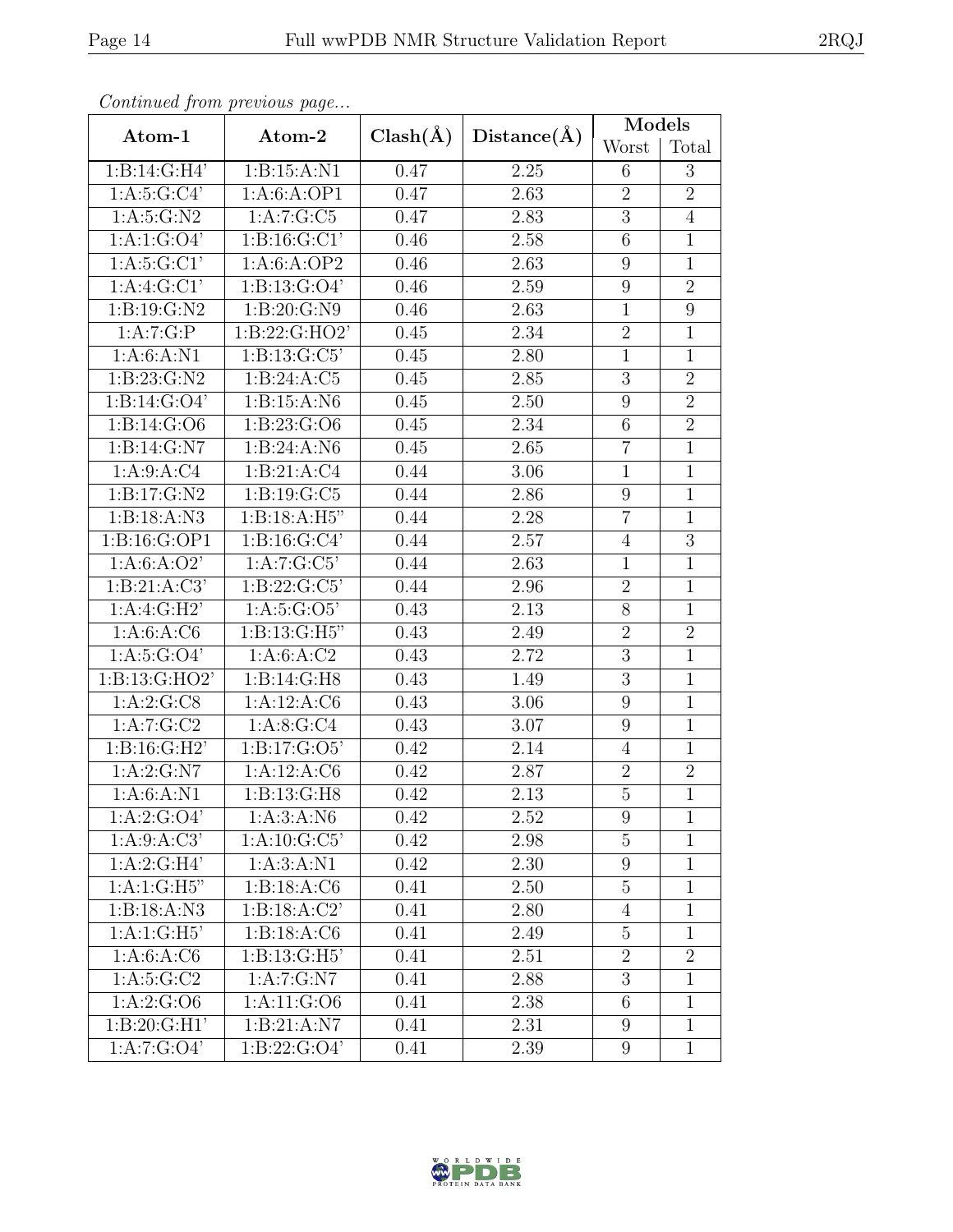### 6.3 Torsion angles (i)

### 6.3.1 Protein backbone ①

There are no protein molecules in this entry.

#### 6.3.2 Protein sidechains  $(i)$

There are no protein molecules in this entry.

### 6.3.3 RNA  $(i)$

| Mol | Chain. | Analysed         | <b>Backbone Outliers   Pucker Outliers</b> |                       | Suiteness       |
|-----|--------|------------------|--------------------------------------------|-----------------------|-----------------|
|     |        | $12(92\%)$       | $9\pm1(86\pm6\%)$                          | $0\pm 0$ $(2\pm 4\%)$ | $0.05 \pm 0.04$ |
|     |        | $(92\%)$<br>12   | $9\pm1(81\pm5\%)$                          | $0\pm 0$ $(0\pm 0\%)$ | $0.07 \pm 0.04$ |
| All |        | $199/216$ (92\%) | 165(83%)                                   | $(1\%)$               | $0.05\,$        |

The overall RNA backbone suiteness is 0.06.

All unique RNA backbone outliers are listed below:

| Mol            | Chain                 | Res            | <b>Type</b>             | Models (Total) |
|----------------|-----------------------|----------------|-------------------------|----------------|
| $\mathbf 1$    | $\boldsymbol{A}$      | $\overline{2}$ | G                       | 9              |
| $\overline{1}$ | $\overline{\rm A}$    | $\overline{3}$ | $\overline{A}$          | $\overline{9}$ |
| $\mathbf{1}$   | $\boldsymbol{\rm{A}}$ | $\overline{4}$ | $\overline{G}$          | 9              |
| $\,1$          | $\boldsymbol{A}$      | $\!6\,$        | $\overline{A}$          | 9              |
| $\overline{1}$ | $\overline{A}$        | 8              | $\overline{G}$          | 9              |
| $\mathbf{1}$   | $\overline{A}$        | 9              | $\boldsymbol{A}$        | $\overline{9}$ |
| $\mathbf 1$    | А                     | 10             | $\overline{G}$          | 9              |
| $\mathbf{1}$   | B                     | 14             | G                       | 9              |
| $\overline{1}$ | B                     | $15\,$         | $\overline{\rm A}$      | 9              |
| $\mathbf 1$    | $\, {\bf B}$          | 16             | $\overline{G}$          | 9              |
| $\mathbf{1}$   | B                     | 18             | $\boldsymbol{\rm{A}}$   | 9              |
| $\overline{1}$ | B                     | $19\,$         | $\overline{G}$          | 9              |
| $\mathbf 1$    | $\, {\bf B}$          | 20             | $\mathbf G$             | 9              |
| $\overline{1}$ | B                     | 21             | A                       | 9              |
| $\mathbf{1}$   | B                     | 22             | $\overline{\mathrm{G}}$ | 9              |
| $\mathbf 1$    | А                     | $\overline{7}$ | $\overline{\mathrm{G}}$ | 8              |
| $\mathbf{1}$   | $\boldsymbol{A}$      | 12             | A                       | $\overline{8}$ |
| $\mathbf{1}$   | B                     | 24             | $\overline{A}$          | $\overline{7}$ |
| $\mathbf 1$    | А                     | 11             | $\overline{\mathrm{G}}$ | $\overline{3}$ |
| $\overline{1}$ | А                     | $\overline{5}$ | $\mathbf G$             | $\overline{3}$ |
| $\mathbf{1}$   | Β                     | 17             | $\overline{\mathrm{G}}$ | $\overline{1}$ |

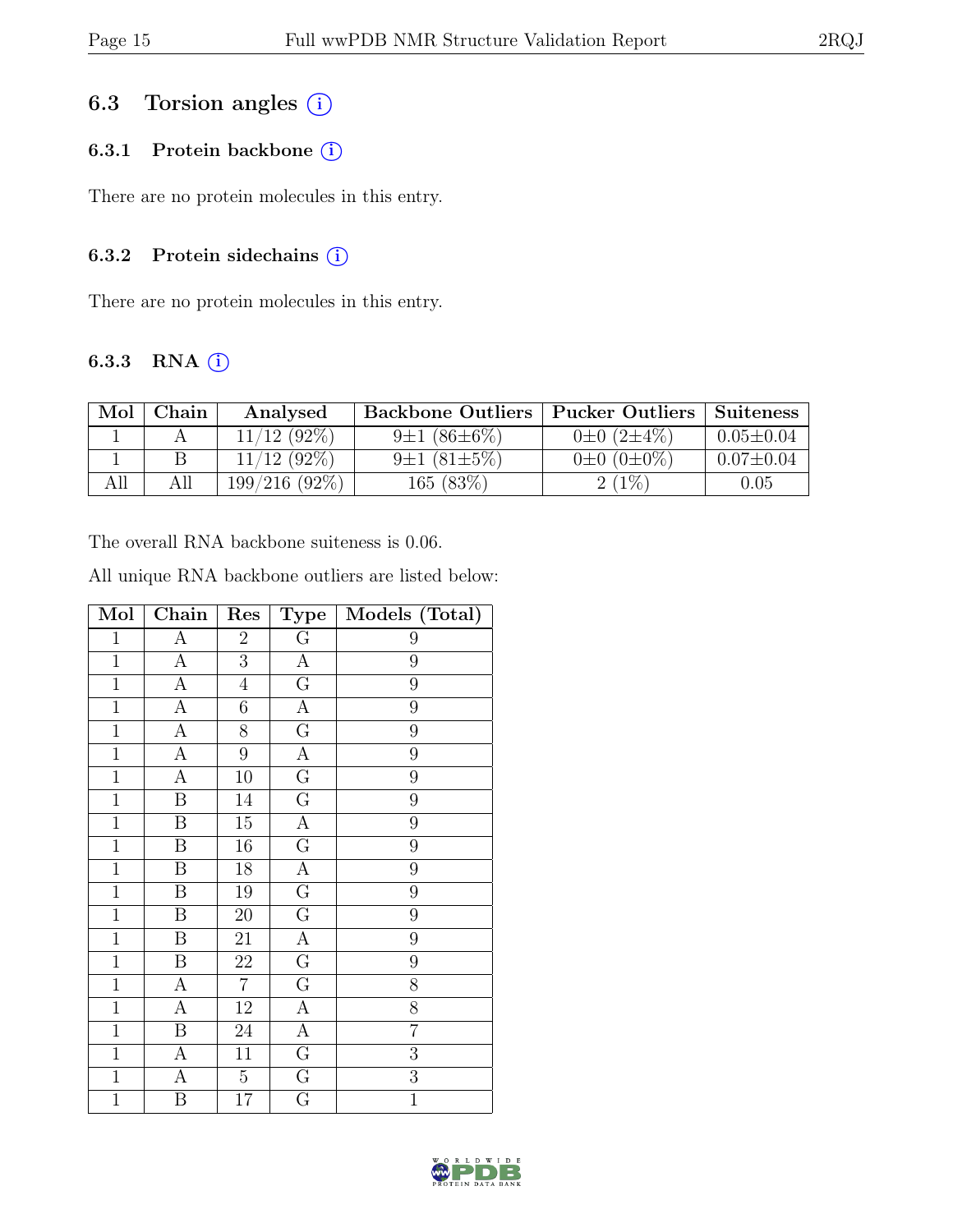All unique RNA pucker outliers are listed below:

|  |  | Mol   Chain   Res   Type   Models (Total) |
|--|--|-------------------------------------------|
|  |  |                                           |
|  |  |                                           |

### 6.4 Non-standard residues in protein, DNA, RNA chains  $(i)$

There are no non-standard protein/DNA/RNA residues in this entry.

### 6.5 Carbohydrates  $(i)$

There are no monosaccharides in this entry.

### 6.6 Ligand geometry  $(i)$

There are no ligands in this entry.

### 6.7 Other polymers  $(i)$

There are no such molecules in this entry.

### 6.8 Polymer linkage issues  $(i)$

There are no chain breaks in this entry.